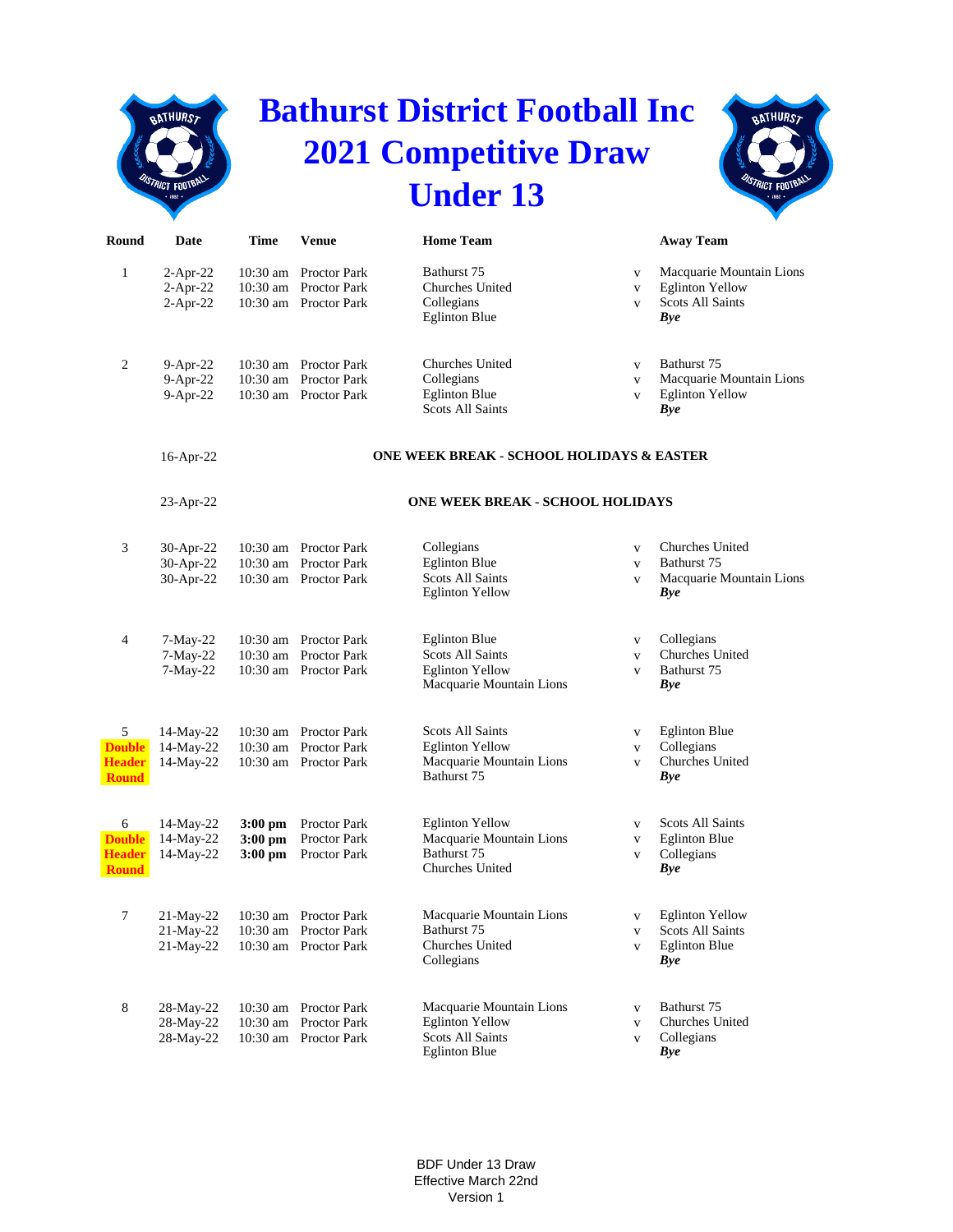| 9                                                    | $4-Jun-22$<br>$4-Jun-22$<br>4-Jun-22                         |                                           | 10:30 am Proctor Park<br>10:30 am Proctor Park<br>10:30 am Proctor Park | Churches United<br>Bathurst 75<br>Macquarie Mountain Lions<br><b>Eglinton Yellow</b>         | $\mathbf{V}$<br>$\mathbf{V}$<br>$\mathbf{V}$ | Collegians<br><b>Eglinton Blue</b><br><b>Scots All Saints</b><br>Bye             |
|------------------------------------------------------|--------------------------------------------------------------|-------------------------------------------|-------------------------------------------------------------------------|----------------------------------------------------------------------------------------------|----------------------------------------------|----------------------------------------------------------------------------------|
|                                                      | $11$ -Jun-22                                                 |                                           |                                                                         | <b>JUNE LONG WEEKEND - NO GAMES</b>                                                          |                                              |                                                                                  |
| 10                                                   | 18-Jun-22<br>18-Jun-22<br>18-Jun-22                          |                                           | 10:30 am Proctor Park<br>10:30 am Proctor Park<br>10:30 am Proctor Park | Collegians<br>Churches United<br>Bathurst 75<br>Macquarie Mountain Lions                     | $\mathbf{V}$<br>$\mathbf{V}$<br>$\mathbf{V}$ | <b>Eglinton Blue</b><br><b>Scots All Saints</b><br><b>Eglinton Yellow</b><br>Bye |
| 11<br><b>Double</b><br><b>Header</b><br><b>Round</b> | $25$ -Jun- $22$<br>$25$ -Jun- $22$<br>$22 - Jun-22$          | 10:30 am<br>$5:30$ pm                     | 10:30 am Proctor Park<br><b>Proctor Park</b><br>Proctor Park 2          | Collegians<br>Churches United<br><b>Eglinton Blue</b><br>Bathurst 75                         | $\mathbf{V}$<br>$\mathbf{V}$<br>$\mathbf{V}$ | <b>Eglinton Yellow</b><br>Macquarie Mountain Lions<br>Scots All Saints<br>Bye    |
| 12<br><b>Double</b><br><b>Header</b><br><b>Round</b> | $25$ -Jun- $22$<br>$25$ -Jun- $22$<br>$20 - \text{Jul} - 22$ | $3:00 \text{ pm}$<br>$3:00$ pm<br>5:30 pm | Proctor Park<br>Proctor Park<br>Proctor Park 2                          | <b>Eglinton Blue</b><br>Collegians<br><b>Scots All Saints</b><br>Churches United             | $\mathbf{V}$<br>$\mathbf{V}$<br>$\mathbf{V}$ | Macquarie Mountain Lions<br>Bathurst 75<br><b>Eglinton Yellow</b><br>Bye         |
| 13                                                   | $2$ -Jul-22<br>$2-Jul-22$<br>$2$ -Jul-22                     |                                           | 10:30 am Proctor Park<br>10:30 am Proctor Park<br>10:30 am Proctor Park | Bathurst 75<br>Macquarie Mountain Lions<br><b>Eglinton Yellow</b><br><b>Scots All Saints</b> | V<br>$\mathbf{V}$<br>$\mathbf{V}$            | Churches United<br>Collegians<br><b>Eglinton Blue</b><br><b>Bye</b>              |
|                                                      | $9-Jul-22$                                                   |                                           |                                                                         | <b>ONE WEEK BREAK - SCHOOL HOLIDAYS</b>                                                      |                                              |                                                                                  |
| 14                                                   | $16$ -Jul-22<br>$16$ -Jul- $22$<br>$16$ -Jul-22              |                                           | 10:30 am Proctor Park<br>10:30 am Proctor Park<br>10:30 am Proctor Park | Churches United<br>Collegians<br><b>Eglinton Blue</b><br><b>Scots All Saints</b>             | $\mathbf{V}$<br>$\mathbf{V}$<br>$\mathbf{V}$ | Bathurst 75<br>Macquarie Mountain Lions<br><b>Eglinton Yellow</b><br><b>Bye</b>  |
| 15                                                   | 23-Jul-22<br>23-Jul-22<br>23-Jul-22                          |                                           | 10:30 am Proctor Park<br>10:30 am Proctor Park<br>10:30 am Proctor Park | <b>Eglinton Yellow</b><br><b>Scots All Saints</b><br><b>Eglinton Blue</b><br>Collegians      | $\mathbf{V}$<br>$\mathbf{V}$<br>$\mathbf{V}$ | Macquarie Mountain Lions<br>Bathurst 75<br>Churches United<br>Bye                |
| 16                                                   | 30-Jul-22<br>30-Jul-22                                       | 10:30 am                                  | 10:30 am Proctor Park<br><b>Proctor Park</b>                            | Bathurst 75<br>Churches United                                                               | $\mathbf V$                                  | Macquarie Mountain Lions<br><b>Eglinton Yellow</b>                               |
|                                                      | 30-Jul-22                                                    |                                           | 10:30 am Proctor Park                                                   | Collegians<br><b>Eglinton Blue</b>                                                           | $\mathbf V$<br>$\mathbf{V}$                  | Scots All Saints<br><b>Bye</b>                                                   |
| 17                                                   | 6-Aug-22<br>$6$ -Aug-22<br>$6$ -Aug-22                       | 10:30 am                                  | 10:30 am Proctor Park<br><b>Proctor Park</b><br>10:30 am Proctor Park   | Collegians<br><b>Eglinton Blue</b><br>Scots All Saints<br><b>Eglinton Yellow</b>             | $\mathbf{V}$<br>$\mathbf{V}$<br>$\mathbf{V}$ | Churches United<br>Bathurst 75<br>Macquarie Mountain Lions<br><b>Bye</b>         |

BDF Under 13 Draw Effective March 22nd Version 1